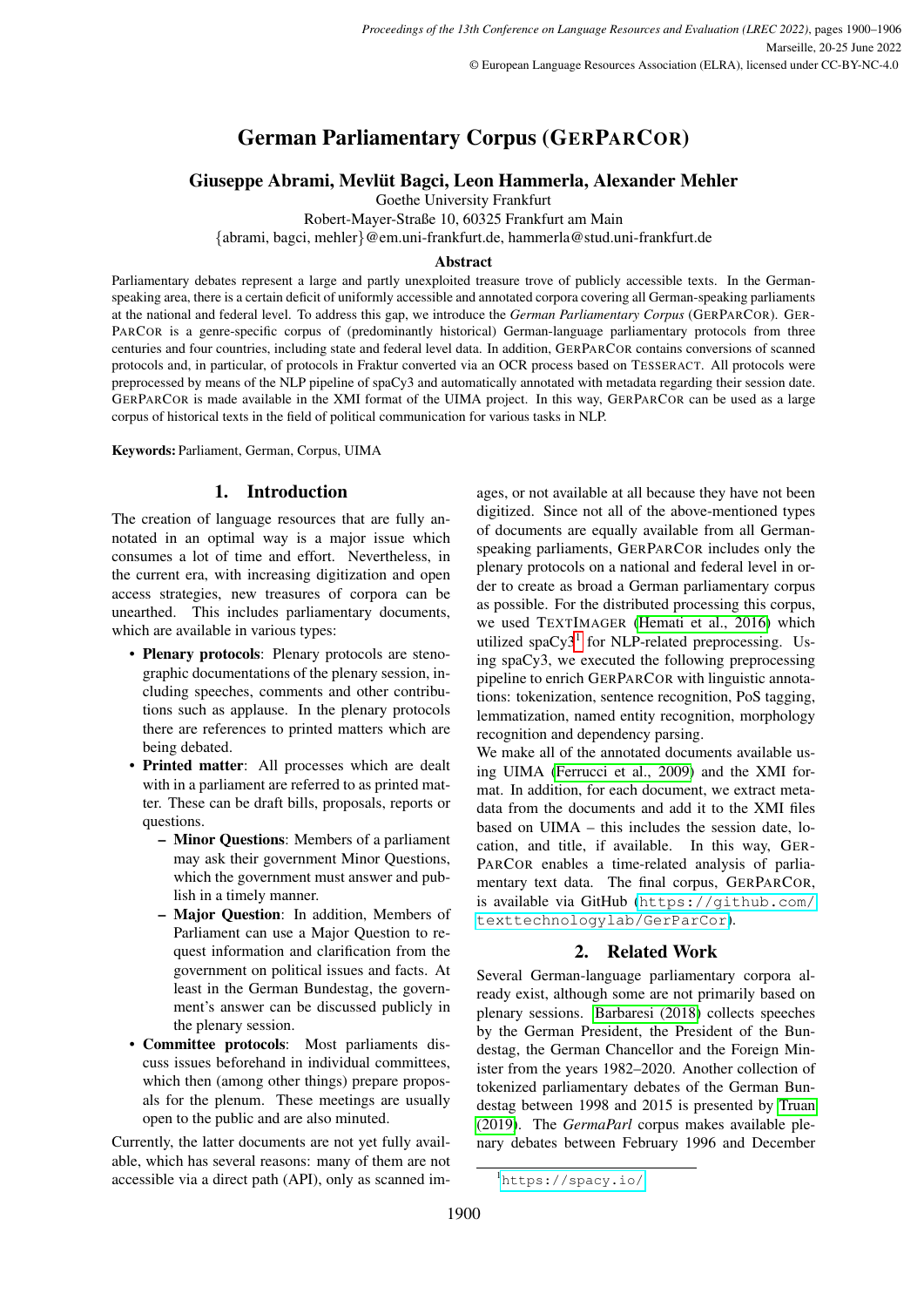2016 (Blätte and Blessing, 2018). For the National Council in Austria, [Wissik and Pirker \(2018\)](#page-5-4) created a parliamentary corpus for the years 1996–2016. For Austria, there is also a corpus of plenary debates from 2013–2015 [Sippl et al. \(2016\)](#page-5-5), which was processed using Stanford Tagger. *ParlSpeech V2* [\(Rauh and](#page-5-6) [Schwalbach, 2020\)](#page-5-6) contains the parliamentary protocols of the national chambers of Austria, Germany, Denmark and other countries for several periods between 21 and 32 years. The *DeuParl* corpus of [\(Kirschner et al., 2021\)](#page-5-7) contains the plenary minutes of the Reichstag and the Bundestag, in total from 1867 to June 2021.

Since there is no complete corpus of protocols of the national parliaments for Austria, Switzerland, Liechtenstein, or Germany, which would also be constantly updated to include the ever new protocols, we generated GERPARCOR to fill this gap. To round off this task, GERPARCOR also contains the minutes of the German federal parliaments. In this way, a very large corpus of genre-specific (predominantly historical) German-language texts from three centuries from different countries and different political levels is created (in future work we plan to include the minutes of the GDR People's Chamber).

## 3. Corpus Building

We downloaded all the parliamentary speeches available online to collect the texts of GERPARCOR. We used the APIs of the individual parliaments for this purpose, although this could not be done in a uniform manner. In some cases, parliaments do not even have an API, but only a website that offers their minutes as downloads, separated by session, often mixing minutes and other material, as described in Section [1.](#page-0-1) Only a few parliaments, such as the Bundestag, offer complete archives for past periods for download. In addition, the available plenary minutes can often only be downloaded individually, with interfaces differing between parliaments. Although there is a joint project of the German state parliaments<sup>[2](#page-1-0)</sup>, only a few of the protocols are available there. As a consequence, we developed a *separate* download function for each state parliament. The software is available via GitHub.

Some protocols were not available online, but could be made available thanks to the support of the Stenographic Services of the Saarland Parliament, the Bremen Parliament, as well as the Parliament of Rheinland-Pfalz. However, the plenary minutes of the Niedersachen State Parliament of the 1st to 9th legislative periods were not available in digital form and could not be digitized. An overview of the automatically recorded protocols of the respective parliaments can be found in Table [1.](#page-1-1) The distribution of the corresponding parliamentary sessions is shown in Figure [1](#page-2-0) to Figure [3.](#page-2-1)

Depending on the dissemination method, the individual protocols were downloaded individually or as a package and preprocessed using spaCy3 [\(Honnibal et al.,](#page-5-8) [2020\)](#page-5-8) via TEXTIMAGER [\(Hemati et al., 2016\)](#page-5-0). We used TEXTIMAGER because the amount of data required distributed processing, as enabled by TEXTIM-AGER. We additionally extracted metadata from the protocols and annotated this data as instances of the class DOCUMENTANNOTATION. Besides a possible subtitle that contains the legislative period, this DOC-UMENTANNOTATION also contains the date of the protocol. A sample XMI annotation is shown in Figure [6.](#page-6-0)

| <b>Parliament</b>                  | <b>Period</b>                       |  |  |  |  |  |
|------------------------------------|-------------------------------------|--|--|--|--|--|
| Germany                            |                                     |  |  |  |  |  |
| Reichstag (North Ger-              | 1867-02-25-1895-05-24               |  |  |  |  |  |
| man Union / Zollparla-             |                                     |  |  |  |  |  |
| mente)                             |                                     |  |  |  |  |  |
| Reichstag (German Em-              | 1895-03-12-1918-10-26               |  |  |  |  |  |
| pire)                              |                                     |  |  |  |  |  |
| Weimar Republic                    | 1919-02-06-1932-09-12               |  |  |  |  |  |
| <b>Third Reich</b>                 | 1933-21-03-1942-04-24               |  |  |  |  |  |
| Bundestag                          | 1949-07-09-2021-07-09               |  |  |  |  |  |
| <b>Bundesrat</b>                   | 1949-07-09-2021-08-10               |  |  |  |  |  |
| <b>German Regional Parliaments</b> |                                     |  |  |  |  |  |
| <b>Berlin</b>                      | 1989-04-02-2021-09-16               |  |  |  |  |  |
| <b>Bremen</b>                      | 1995-04-07-2021-09-16               |  |  |  |  |  |
| Hamburg                            | 1997-10-08-2021-03-11               |  |  |  |  |  |
| Baden-Württemberg                  | 1984-06-05-2021-09-29               |  |  |  |  |  |
| Bayern                             | $1946 - 12 - 16 - 2021 - 10 - 14$   |  |  |  |  |  |
| Brandenburg                        | 1990-10-16-2021-08-27               |  |  |  |  |  |
| Hessen                             | 1947-02-04-2021-09-29               |  |  |  |  |  |
| Mecklenburg-                       | 1990-10-26-2021-06-11               |  |  |  |  |  |
| Vorpommern                         |                                     |  |  |  |  |  |
| Niedersachsen                      | 1982-06-22-2021-09-15               |  |  |  |  |  |
| Nordrhein-Westfalen                | 1947-05-21-2021-10-08               |  |  |  |  |  |
| Rheinland-Pfalz                    | 1947-07-24-2021-09-22               |  |  |  |  |  |
| Saarland                           | 1959-07-23-2021-09-15               |  |  |  |  |  |
| Sachsen                            | 1990-10-27-2021-11-18               |  |  |  |  |  |
| Sachsen-Anhalt                     | $\overline{1990-10-28-20}$ 21-09-17 |  |  |  |  |  |
| Schleswig-Holstein                 | 1946-02-26-2021-02-11               |  |  |  |  |  |
| Thüringen                          | 1990-10-25-2021-11-19               |  |  |  |  |  |
| <b>Liechtenstein</b>               |                                     |  |  |  |  |  |
| Landtag<br>Fürstentums             | 1997-03-13-2021-11-06               |  |  |  |  |  |
| Liechtenstein                      |                                     |  |  |  |  |  |
| Austria                            |                                     |  |  |  |  |  |
| Nationalrat (AT)                   | 1918-10-21-2021-05-17               |  |  |  |  |  |
| <b>Switzerland</b>                 |                                     |  |  |  |  |  |
| Nationalrat (CH)                   | 1999-06-12-2021-12-09               |  |  |  |  |  |

<span id="page-1-1"></span>Table 1: Parliamentary protocols of regional and national parliaments included in GERPARCOR.

#### 4. OCR

Some parliamentary minutes were only available as scanned copies, so they had to be pre-processed with OCR (see Tab. [2\)](#page-4-1). Moreover, some of these scans are

<span id="page-1-0"></span><sup>2</sup><https://www.parlamentsspiegel.de>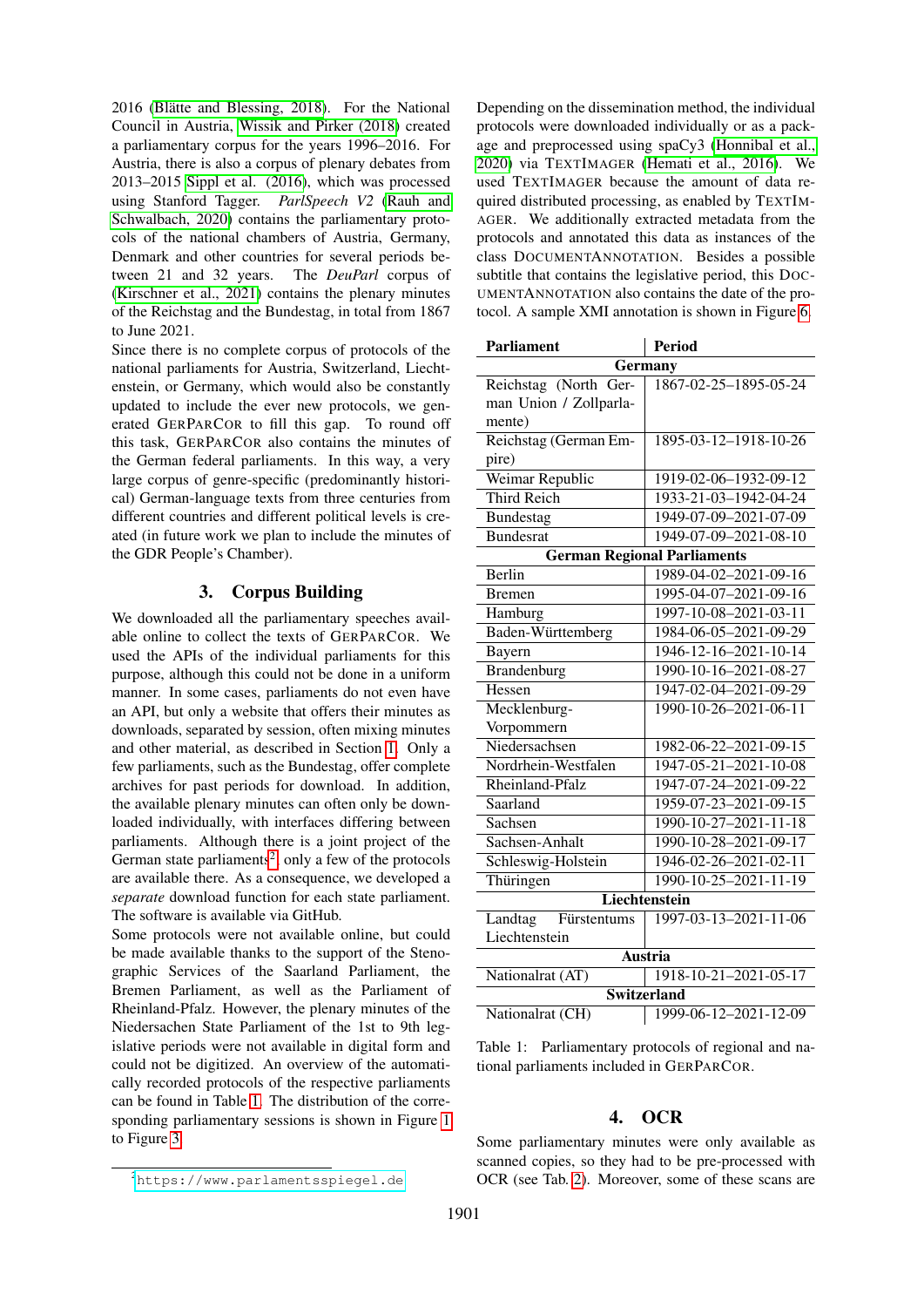

<span id="page-2-0"></span>Figure 1: Number of sessions.



Figure 2: Number of tokens in the parliaments protocols.

only available in Fraktur. To convert these scans into text, *Optical Character Recognition* (OCR) was performed using TESSERACT [\(Kay, 2007\)](#page-5-9) from Google.



<span id="page-2-1"></span>Figure 3: Number of sentences in the parliaments protocols.

TESSERACT provides various language models for text recognition, including German Fraktur.<sup>[3](#page-2-2)</sup> To perform OCR, the individual PDF documents must be converted into images page by page as shown in the workflow in Figure [4](#page-3-0) and described by the following procedure:

- 1. Divide all downloaded PDF documents into readable PDF documents  $(\triangleright)$  and into scanned documents  $\circ$ .
- 2. Convert every page of every scanned document (O) (python library: pdf2image [\(Belval, 2017\)](#page-5-10)).
	- (a) Divide the documents into good and poor quality scans; if there are only good quality scans, proceed to point 3.
	- (b-e) For each image of the group of bad scans: rescale, convert the color from RGB to gray, erode, dilate and remove/reduce noise with a filter (Python library: OpenCV [\(Heinisuo et](#page-5-11) [al., 2016\)](#page-5-11)).
- 3. Text-extraction:
	- (a) Extract the text of every readable PDF document with a PDF extractor (python library:  $texttext{ract}^4$  $texttext{ract}^4$ ).
	- (b) Extract the text of every scanned document from converted images using TESSERACT.

<span id="page-2-2"></span>[https://tesseract-ocr.github.io/](https://tesseract-ocr.github.io/tessdoc/Data-Files-in-different-versions.html)

[tessdoc/Data-Files-in-different-versions.](https://tesseract-ocr.github.io/tessdoc/Data-Files-in-different-versions.html) [html](https://tesseract-ocr.github.io/tessdoc/Data-Files-in-different-versions.html)

<span id="page-2-3"></span>[https://textract.readthedocs.io/en/](https://textract.readthedocs.io/en/stable/) [stable/](https://textract.readthedocs.io/en/stable/)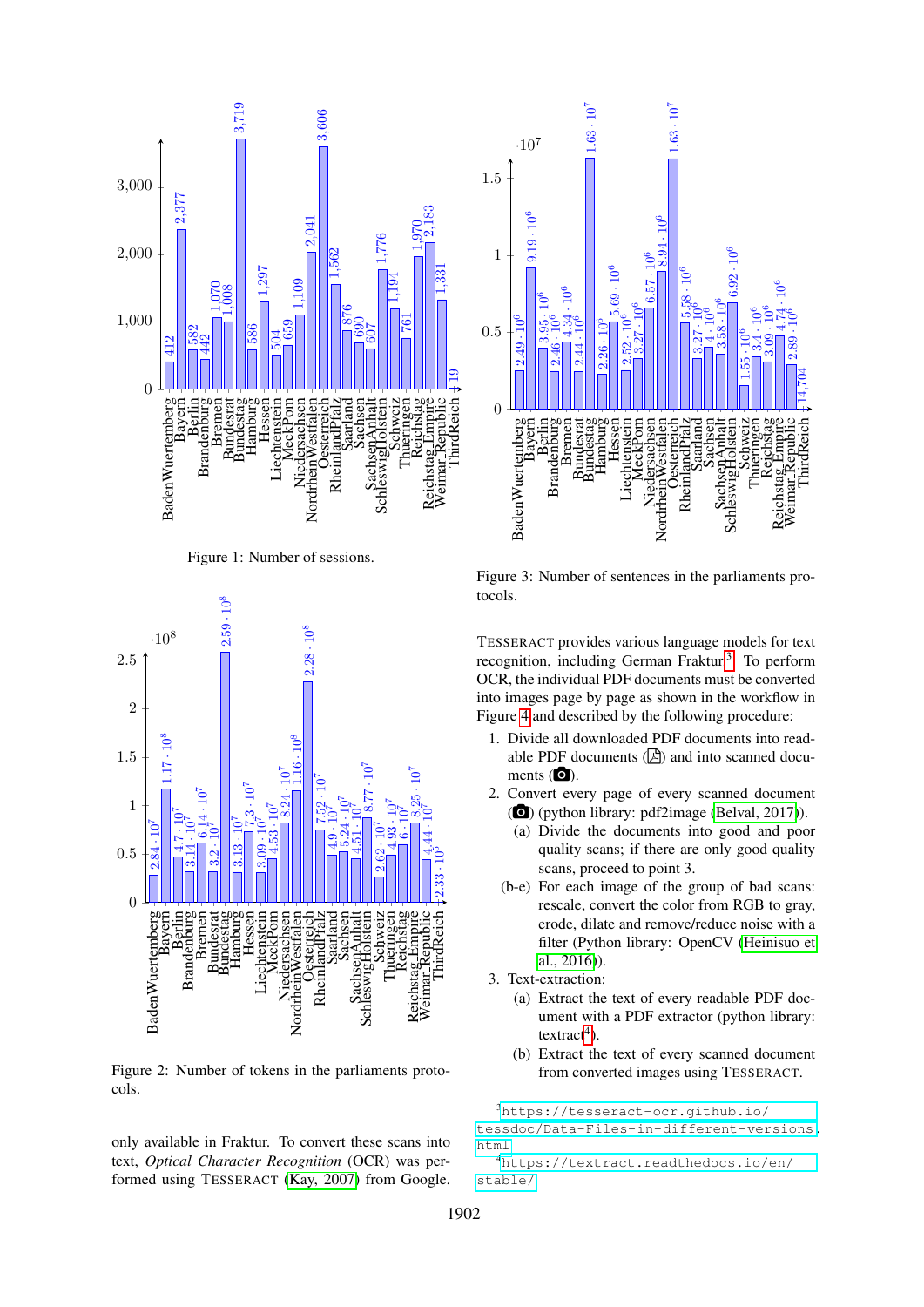- 4. NLP-Processing of every text extraction using spaCy 3 via TEXTIMAGER.
- 5. Check OCR output quality using a spellchecker (*SymSpell* [\(Garbe, 2014\)](#page-5-12)).



<span id="page-3-0"></span>Figure 4: Workflow of GERPARCOR's OCR process including NLP preprocessing.

GeeksforGeeks have a good example to extract the text of an PDF document, which we used as a basis for our code [5](#page-3-1) . To this end, we removed each converted image and used multithreading to speed up the extraction. By default, TESSERACT uses four cores to extract text from images<sup>[6](#page-3-2)</sup> Thus, there are two alternatives to prevent overthreading:

- 1. Change the number of cores for text extraction from four to one and start the application with multithreading.
- 2. Divide the number of existing threads by four, round the result and start the application with  $x$ threads  $(x = result)$ .



<span id="page-3-4"></span>Figure 5: Testing OCR quality based on TESSERACT. Bold face refers to Fraktur.  $y$ -axis shows the percentage of correct tokens to the total number of tokens (exclude the unknown tokens).

PDFs that contain Fraktur are a challenge for OCR. For this reason, we rescaled, eroded, and dilated them and tried to reduce noise with a filter to improve ex-traction, as recommended by TESSERACT.<sup>[7](#page-3-3)</sup> Figure [5](#page-3-4) shows the results of testing the OCR output quality. A spell checker was used for this test. Bold face columns concern extractions in Fraktur. Most of the quality outputs are close to equal at around 94%. For spell checking, we used *SymSpell*. For this we used the Python library *sysmspellpy* [\(mammothb, 2018\)](#page-5-13). We checked every token which consists of letters or is a combination of numbers and letters. Otherwise it was skipped, because *SymSpell* processes only words or word-like tokens. *SymSpell* has three possible outputs in our case:

- 1. The input and the output are equal to each other (which increases the number of correct words).
- 2. The input and the output are unequal to each other (which increases number of wrong words).
- 3. The output is empty; in this case *SymSpell* cannot correct the input (which increases the number of unknown words).

Moreover, it should be noted that *good quality* says nothing about the number of unknown words and that *unknown good quality* contains all words that are not

<span id="page-3-1"></span><sup>5</sup>[https://www.geeksforgeeks.org/python](https://www.geeksforgeeks.org/python-reading-contents-of-pdf-using-ocr-optical-character-recognition)[reading-contents-of-pdf-using-ocr-optical](https://www.geeksforgeeks.org/python-reading-contents-of-pdf-using-ocr-optical-character-recognition)[character-recognition](https://www.geeksforgeeks.org/python-reading-contents-of-pdf-using-ocr-optical-character-recognition)

<span id="page-3-2"></span><sup>6</sup>[https://tesseract-ocr.github.io/](https://tesseract-ocr.github.io/tessdoc/FAQ.html) [tessdoc/FAQ.html](https://tesseract-ocr.github.io/tessdoc/FAQ.html)

<span id="page-3-3"></span><sup>&</sup>lt;sup>7</sup>[https://tesseract-ocr.github.io/](https://tesseract-ocr.github.io/tessdoc/ImproveQuality.html) [tessdoc/ImproveQuality.html](https://tesseract-ocr.github.io/tessdoc/ImproveQuality.html)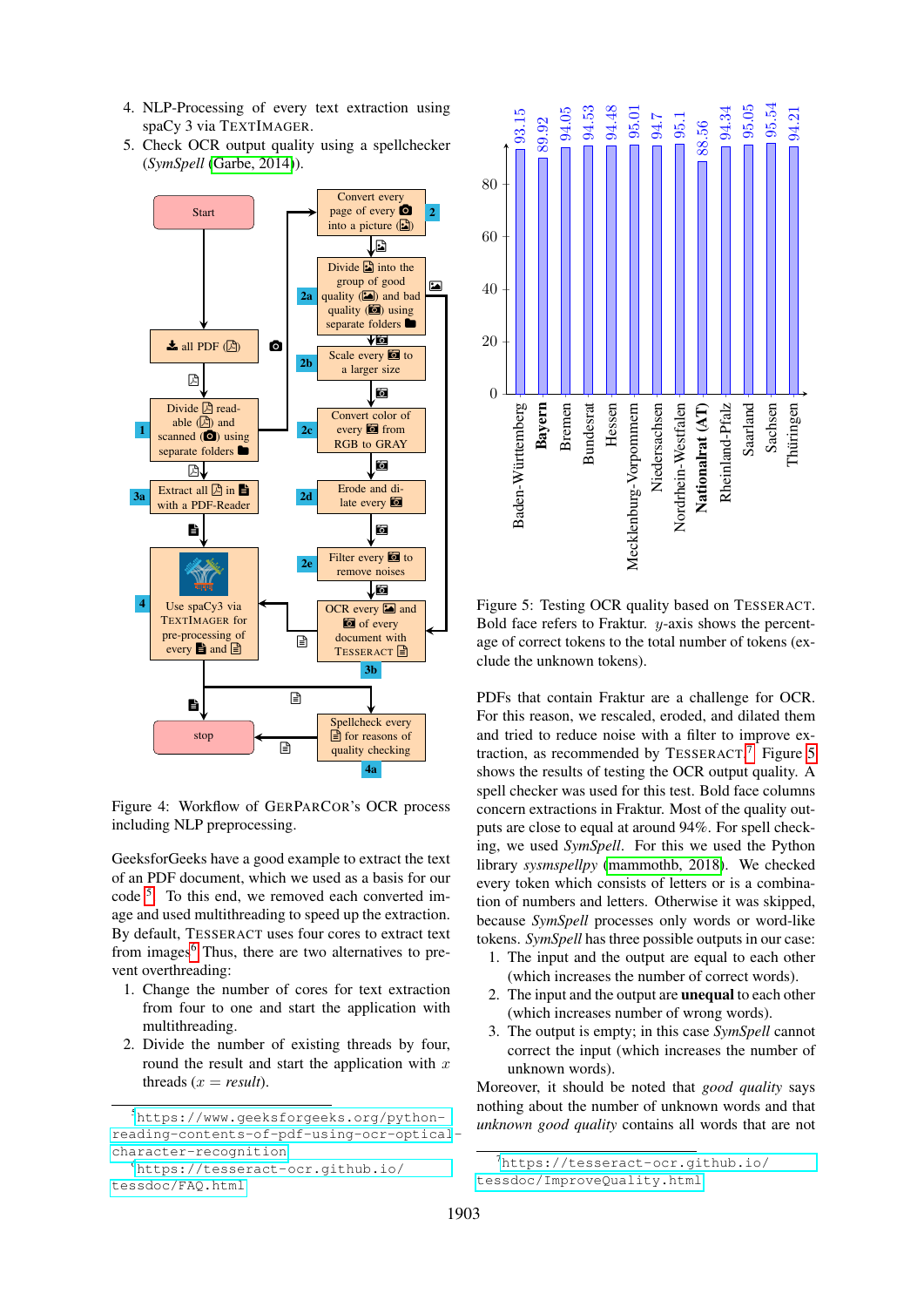| <b>Parliament</b>       | <b>Period</b>         | quality<br>$_{\rm good}$ | quality<br>$_{\rm good}$<br>unknown | $\gtrsim$<br>words<br>unknown | $\gtrsim$<br>right words | $\gtrsim$<br>wrong words |
|-------------------------|-----------------------|--------------------------|-------------------------------------|-------------------------------|--------------------------|--------------------------|
| Baden Württemberg       | 1985-06-05-1996-02-08 | 93.15%                   | 87.52%                              | 6.05%                         | 87.52%                   | 6.43%                    |
| <b>Bayern</b>           | 1946-12-16-1950-11-20 | 89.92%                   | 86.60%                              | 3.70%                         | 86.60%                   | 9.70%                    |
| <b>Bremen</b>           | 1967-11-08-1995-09-05 | 94.05%                   | 88.73%                              | 5.66%                         | 88.73%                   | 5.62%                    |
| <b>Bundesrat</b>        | 1949-09-07-1996-12-21 | 94.53%                   | 86.60%                              | 8.39%                         | 86.60%                   | 5.02%                    |
| Hessen                  | 1946-12-19-1998-12-16 | 94.48%                   | 88.86%                              | 5.95%                         | 88.86%                   | 5.19%                    |
| Mecklenburg-Vorpommern  | 1990-10-26-2002-06-27 | 95.01%                   | 88.44%                              | 6.92%                         | 88.44%                   | 4.64%                    |
| Niedersachsen           | 1982-06-22-1998-02-19 | 94.70%                   | 88.56%                              | 6.47%                         | 88.56%                   | 4.96%                    |
| Nordrhein Westfalen     | 1947-05-19-2005-04-21 | 95.10%                   | 89.18%                              | 6.23%                         | 89.18%                   | 4.59%                    |
| <b>Nationalrat (AT)</b> | 1918-10-21-1930-07-16 | 88.56%                   | 85.15%                              | 3.84%                         | 85.15%                   | 11.01%                   |
| RheinlandPfalz          | 1947-06-04-2006-02-17 | 94.34%                   | 88.30%                              | 6.41%                         | 88.30%                   | 5.30%                    |
| Saarland                | 1994-09-11-1999-08-25 | 95.05%                   | 89.44%                              | 5.91%                         | 89.44%                   | 4.65%                    |
| Sachsen                 | 1990-10-27-2004-06-25 | 95.54%                   | 89.17%                              | 6.67%                         | 89.17%                   | 4.16%                    |
| Thüringen               | 1990-10-25-1994-08-09 | 94.21%                   | 87.61%                              | 7.01%                         | 87.61%                   | 5.38%                    |

<span id="page-4-1"></span>Table 2: Testing OCR quality based on TESSERACT. Bold face refers to Fraktur.

skipped. However, Table [2](#page-4-1) illustrates that the number of unknown words is significantly lower than the number of correct words. The percentages of the numbers of correct, wrong and unknown words are based on all words, which are not skipped. For this reason, *unknown good quality* is equal in percentage to the percentage of correct words. The National Council has the worst quality score (88.30% – unknown good quality) and Sachsen/Saxony the best one (95.54% – good quality). Our test shows that OCR is sufficiently good to support NLP based on GERPARCOR.

With the preprocessed version of GERPARCOR it is possible to create different subcorpora to support different research endeavors:

- one can use GERPARCOR as a whole.
- without OCR-based documents,
- only with OCR-based documents,
- or only with those documents based on Fraktur.

In particular, we expect time-related approaches (concerning studies of language change); but also analyses of political language should become possible with these data on a scale that encompasses parliamentary texts from several parliaments and, at the same time, several countries.

## 5. Future Work

Once the basic corpus has been created, it must be ensured that new releases of parliamentary minutes are continually added to the corpus. This requires automated retrieval of the protocols and their processing. In addition, a web-based search portal is needed to search and extract the minutes in different subsets and different formats. To enable this, the *UIMADatabaseInter-* *face* [\(Abrami and Mehler, 2018\)](#page-4-2) can be used, which enables storage and retrieval of UIMA documents with a number of data and document-based database systems. Moreover, for improving the quality of OCR recognition, it is planned to train a model capable of reconstructing unknown words, which should be possible given words and their contexts. Finally, GERPAR-COR should be extended to include other parliamentary documents as listed in section [1.](#page-0-1)

# 6. Conclusion

We presented, GERPARCOR, the currently largest German-language corpus for parliamentary protocols. It includes the protocols of parliaments in Austria, Germany, Liechtenstein and Switzerland. For this purpose, the online available minutes of federal parliaments (for Germany also for state parliaments) were automatically extracted, OCRed and preprocessed with spaCy3. Since some protocols were only available as scans, some in Fraktur, they were converted with the help of TESSERACT. The complete corpus with its annotations and all the programs created for it are available via GitHub.

## 7. Bibliographical References

- <span id="page-4-2"></span>Abrami, G. and Mehler, A. (2018). A UIMA database interface for managing NLP-related text annotations. In *Proceedings of the Eleventh International Conference on Language Resources and Evaluation (LREC 2018)*, Miyazaki, Japan, May. European Language Resources Association (ELRA).
- <span id="page-4-0"></span>Barbaresi, A. (2018). A corpus of german political speeches from the 21st century. In *LREC*.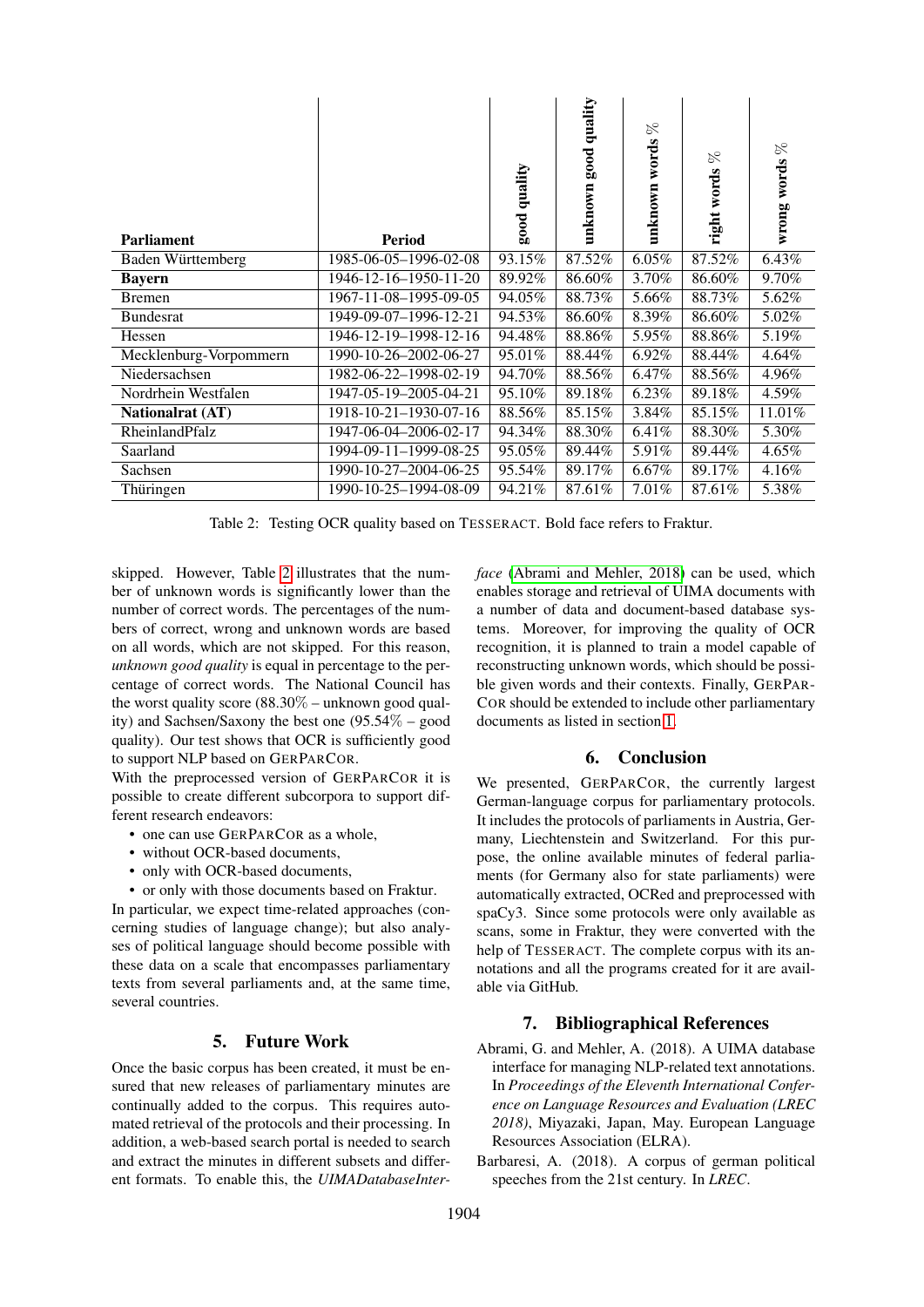<span id="page-5-10"></span>Belval, E. (2017). symspellpy. https://github.com/Belval/pdf2image. Accessed: 2022-01-17.

- <span id="page-5-3"></span>Blätte, A. and Blessing, A. (2018). The GermaParl corpus of parliamentary protocols. In *Proceedings of the Eleventh International Conference on Language Resources and Evaluation (LREC 2018)*, Miyazaki, Japan, May. European Language Resources Association (ELRA).
- <span id="page-5-1"></span>Ferrucci, D., Lally, A., Verspoor, K., and Nyberg, E. (2009). Unstructured Information Management Architecture (UIMA) Version 1.0. OASIS Standard, Mar.
- <span id="page-5-12"></span>Garbe, W. (2014). Symspell. https://github.com/wolfgarbe/SymSpell. Accessed: 2022-01-17.
- <span id="page-5-11"></span>Heinisuo, O.-P., Smorkalov, A., and Serebryakov, G. (2016). Opencv on wheels. https://github.com/opencv/opencv-python. Accessed: 2022-01-17.
- <span id="page-5-0"></span>Hemati, W., Uslu, T., and Mehler, A. (2016). Textimager: a distributed uima-based system for nlp. In *Proceedings of the COLING 2016 System Demonstrations*. Federated Conference on Computer Science and Information Systems.
- <span id="page-5-8"></span>Honnibal, M., Montani, I., Van Landeghem, S., and Boyd, A. (2020). spaCy: Industrial-strength Natural Language Processing in Python.
- <span id="page-5-9"></span>Kay, A. (2007). Tesseract: An open-source optical character recognition engine. *Linux J.*, 2007(159):2, jul.
- <span id="page-5-7"></span>Kirschner, C., Walter, T., Eger, S., Glavas, G., Lauscher, A., and Ponzetto, S. P. (2021). Deuparl.
- <span id="page-5-13"></span>mammothb. (2018). symspellpy. https://github.com/mammothb/symspellpy. Accessed: 2022-01-17.
- <span id="page-5-6"></span>Rauh, C. and Schwalbach, J. (2020). The ParlSpeech V2 data set: Full-text corpora of 6.3 million parliamentary speeches in the key legislative chambers of nine representative democracies.
- <span id="page-5-5"></span>Sippl, C., Burghardt, M., Wolff, C., and Mielke, B. (2016). Korpusbasierte analyse österreichischer parlamentsreden. In Erich Schweighofer, editor, *Netzwerke : Tagungsband des 19. Int. Rechtsinformatik Symposions IRIS 2016 : 25.- 7. Feb. 2016, Univ. Salzburg*, volume 320 of *Books 372ocg.at*, pages 139–148.
- <span id="page-5-2"></span>Truan, N. (2019). Débats parlementaires sur l'europe au bundestag (1998-2015). ORTOLANG (Open Resources and TOols for LANGuage) –www.ortolang.fr.
- <span id="page-5-4"></span>Wissik, T. and Pirker, H. (2018). Parlat beta corpus of austrian parliamentary records. In Darja Fišer, et al., editors, *LREC2018 Workshop ParlaCLARIN: Creating and Using Parliamentary Corpora In Proceedings of the Eleventh International Conference on Language Resources and Evaluation LREC2018*,

Miyazaki. European Language Resources Association.